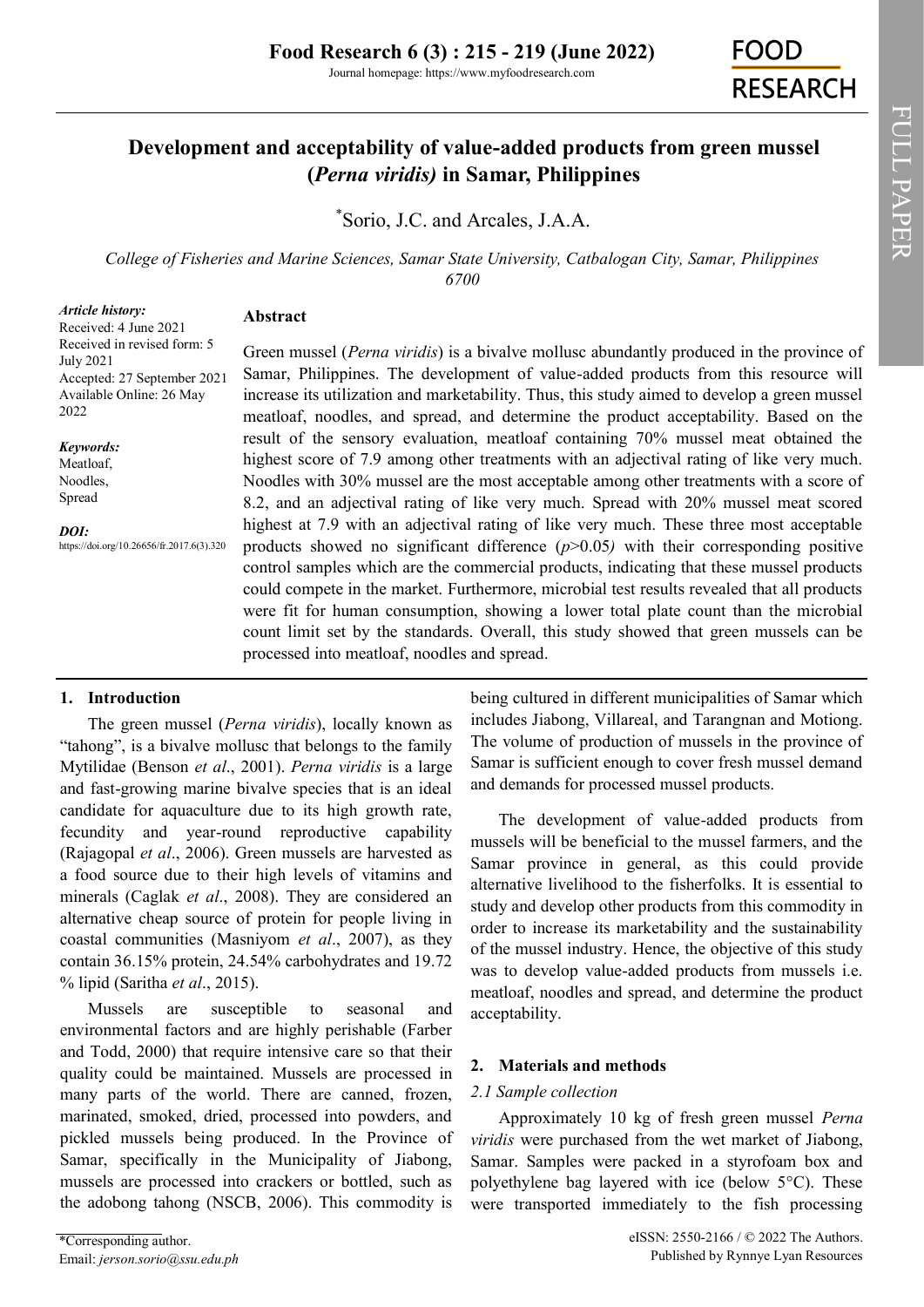FULL PAPER

laboratory in Samar State University Mercedes Campus for further processing.

### *2.2 Sample preparation*

Mussels were cleaned and washed with clean water to remove adhering dirt and mud. After cleaning, these were blanched at 85˚C for 2 mins (Arcales and Nacional, 2018), and the meat was removed manually from its shells. The mussel meats were ground into smaller pieces using an electric grinder (Tasin). Commercial products were procured and used as positive control samples. The criteria in the selection of the control samples include the similarity of the ingredients and the resemblance of appearance. Commercial meatloaves are usually made from pork meat. For the negative control samples, no mussel meat will be added to the formulation of each product.

## *2.3 Mussel meat loaf processing*

Ground mussel meat was mixed with other ingredients, following the formulation shown in Table 1 using an electric mixer (Hanabishi). After mixing thoroughly, these were placed in a greased baking pan covered with aluminium foil. The baking pan was placed in a larger pan filled with water, 75% of the total volume, and bake for 1 hr. After baking, a heavyweight was placed on top of the baking pan to press the loaf. The loaf was stored in chilled condition for 12 hrs until sample analysis.

### *2.4 Mussel noodles processing*

Ground mussel meat was mixed with other ingredients following the formulation shown in Table 2, and formed into balls. The balls were kneaded and cut through the noodle machine. Formed noodles were blanched in boiling water for 5 mins, and immersed in cold water. Noodles were drained for 30 minutes and fried until toasted. They were packed in polyethylene bags and stored at room temperature (29°C) for 12 hrs until sample analysis.

## *2.5 Mussel spread processing*

Ground mussel meat was mixed with other ingredients following the formulation shown in Table 3. The mixture was packed in a sterile glass jar, and pressure-cooked for 15 mins at 121°C. After cooking, glass jars were cooled down at room temperature (29°C) and washed in running water with soap to remove grease. These were stored at room temperature for 10 days until sample analysis.

## *2.6 Total plate count*

A total of 10 g sample was homogenized in 90 mL peptone water. Serial dilution was performed (up to  $10^6$ ) in 9 mL peptone water tubes. Then, 0.1 mL from each dilution was inoculated onto plate count agar medium and spread evenly. Plates were incubated at 37°C for 24 hours, and colonies were counted and recorded as CFU/g (APHA, 1992).

# *2.7 Salmonella sp. detection*

A total of 25 g of the sample were mixed in a 225 mL of pre-enrichment broth and incubated at 35°C for 24 hrs. An aliquot (1 mL) of the pre-enrichment broth was inoculated to tetrathionate broth (TTB) and incubated for 24 hrs at 35°C. The selective enrichment cultures were

Table 1. Product formulation of mussel meatloaf on all treatments

| Ingredients  | Percentage of Ingredients |    |     |                                          |                      |  |  |
|--------------|---------------------------|----|-----|------------------------------------------|----------------------|--|--|
|              | Treatment 1               |    |     | Treatment 2 Treatment 3 Negative control | Positive control     |  |  |
| Mussel       | 20                        | 40 | 60  |                                          |                      |  |  |
| Ground pork  | 70                        | 50 | 30  | 90                                       |                      |  |  |
| Cold water   |                           |    |     | 4                                        | Commercial meat loaf |  |  |
| Sugar        |                           |    |     |                                          |                      |  |  |
| Cornstarch   |                           |    |     |                                          |                      |  |  |
| Tender Quick |                           |    |     |                                          |                      |  |  |
| Salt         |                           |    |     |                                          |                      |  |  |
| Total        |                           |    | 100 |                                          |                      |  |  |

| Table 2. Product formulation of mussel noodles on all treatments |                           |      |      |                                          |                    |  |  |
|------------------------------------------------------------------|---------------------------|------|------|------------------------------------------|--------------------|--|--|
|                                                                  | Percentage of Ingredients |      |      |                                          |                    |  |  |
| Ingredients                                                      | Treatment 1               |      |      | Treatment 2 Treatment 3 Negative control | Positive control   |  |  |
| Mussel                                                           | 10                        | 20   | 30   | $\theta$                                 |                    |  |  |
| Flour                                                            | 85                        | 75   | 65   | 95                                       |                    |  |  |
| Egg yolk                                                         |                           |      | 2    | 2                                        | Commercial noodles |  |  |
| Salt                                                             | 1.45                      | 1.45 | 1.45 | 1.45                                     |                    |  |  |
| Sugar                                                            | 1.45                      | 1.45 | 1.45 | 1.45                                     |                    |  |  |
| <b>MSG</b>                                                       | 0.1                       | 0.1  | 0.1  | 0.1                                      |                    |  |  |
| Salt                                                             |                           |      |      |                                          |                    |  |  |
| Total                                                            |                           |      | 100  |                                          |                    |  |  |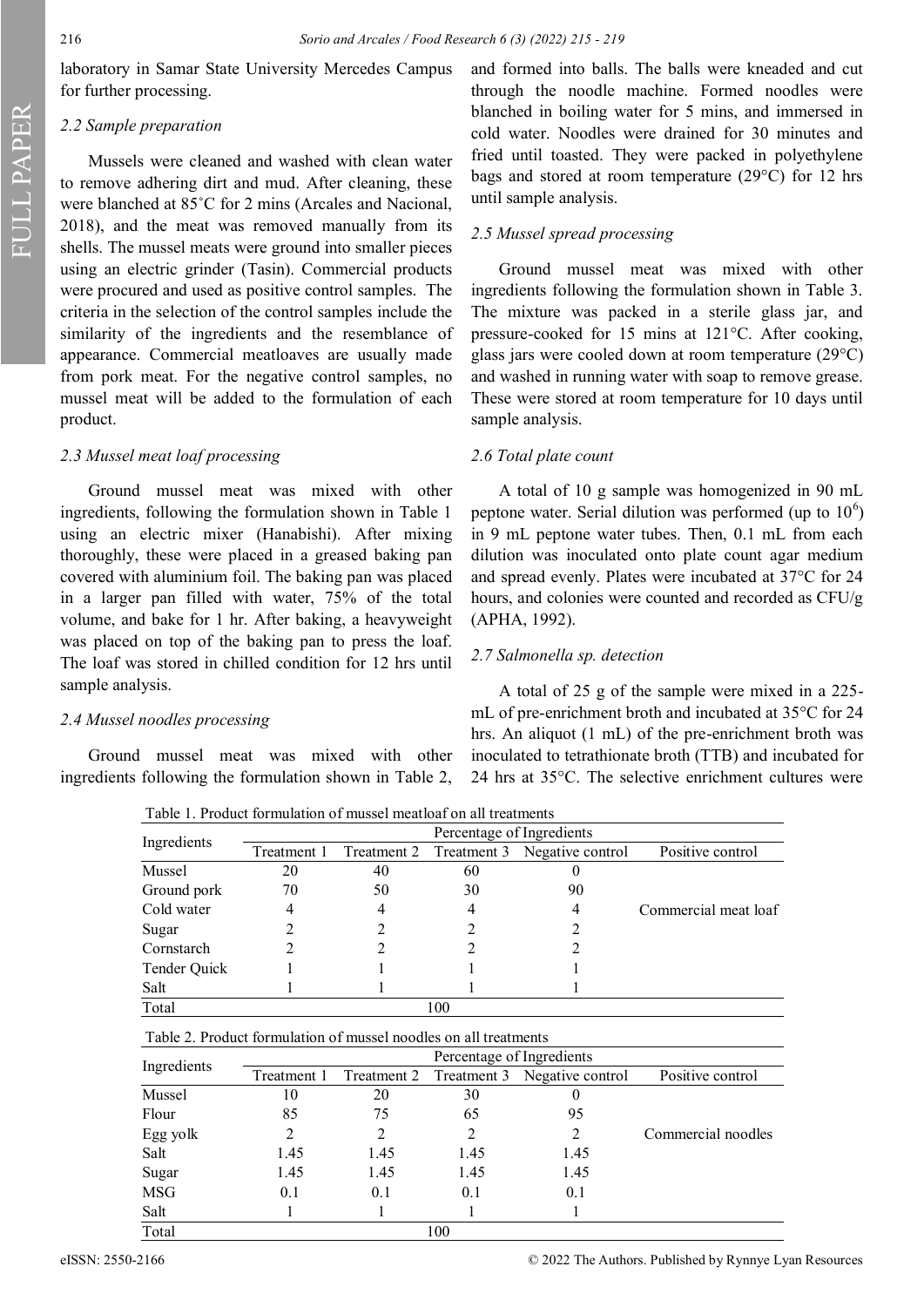|                    | Percentage of Ingredients |    |     |                                          |                   |
|--------------------|---------------------------|----|-----|------------------------------------------|-------------------|
| Ingredients        | Treatment 1               |    |     | Treatment 2 Treatment 3 Negative control | Positive control  |
| Ground mussel meat | 10                        | 20 | 30  |                                          |                   |
| Tomato sauce       | 50                        | 40 | 30  | 60                                       |                   |
| Pickle relish      | 15                        | 15 | 15  | 15                                       | Commercial spread |
| Flour              |                           |    |     | ◠                                        |                   |
| Carrot             |                           |    |     |                                          |                   |
| Bell pepper        |                           |    |     |                                          |                   |
| Onion              |                           |    |     |                                          |                   |
| Sugar              |                           |    |     |                                          |                   |
| Salt               |                           |    |     |                                          |                   |
| Garlic             |                           |    |     |                                          |                   |
| Total              |                           |    | 100 |                                          |                   |

Table 3. Product formulation of mussel spread on all treatments

streaked on xylose lysine deoxycholate (XLD) agar and incubated at 35°C for 24 hrs (FDA BAM, 1998).

#### *2.8 Sensory evaluation*

Sensory evaluation was done to determine the product acceptability in terms of colour, odour, flavour, texture/consistency and overall acceptance. A total of 10 semi-trained panellists assessed the sensorial quality of the product using a 9-point hedonic scale scorecard  $(1 =$ dislike extremely;  $9 =$  like extremely). The panellists consisted of faculty and student of the university, aged between 20-30 years old, with prior knowledge about conducting a sensory evaluation.

### *2.9 Statistical analysis*

Data on sensory evaluation were analyzed using oneway ANOVA and a posthoc analysis, Holm-Sidak test to determine the significant difference ( $p$ <0.05). Statistical analysis was performed using the statistical software, Sigma Plot 11.0.

### **3. Results and discussion**

#### *3.1 Sensory evaluation*

Table 4 shows the mean scores of mussel meatloaf in all sensorial attributes. Based on the result of the overall acceptability, treatment 3 (60% mussel meat) obtained the highest score of 7.9 among the 3 treatments, with an adjectival rating of like very much, showing no significant difference with the positive control or the commercial product. This result suggests that the newlydeveloped mussel meatloaf is comparable with the existing product in the market in terms of quality.

Table 5 shows the mean scores of mussel noodles in all sensorial attributes. Based on the results, treatment 3 containing 30% mussel meat obtained the highest score of 8.2 with an adjectival rating of like very much, showing a significant difference between the positive control sample or the commercial noodle. This result suggests that the mussel noodle is comparable with the existing noodle product in the market in terms of its quality. Panellists commented that the noodles were too thick. It was suggested to cut the noodles thinner.

Table 6 shows the mean scores of mussels spread in

| Table 4. Mean scores of mussel meatloaf in all attributes |                                         |                     |                                     |                               |                             |  |
|-----------------------------------------------------------|-----------------------------------------|---------------------|-------------------------------------|-------------------------------|-----------------------------|--|
| Sensorial attribute                                       |                                         |                     | Treatment 1 Treatment 2 Treatment 3 | Negative control              | Positive control            |  |
| Colour                                                    | $7.5 \pm 0.12^{ab}$ $7.5 \pm 0.12^{ab}$ |                     | $7.6 \pm 0.15^a$                    | $7.0 \pm 0.16^b$              | $8.0 \pm 0.16^a$            |  |
| Odour                                                     | $7.5 \pm 0.11^{ab}$                     | $7.5 \pm 0.15^{ab}$ | $7.6 \pm 0.17^{ab}$                 | $7.4 \pm 0.17^b$              | $8.0 \pm 0.14$ <sup>a</sup> |  |
| Flavour                                                   | $6.75 \pm 0.18$ <sup>a</sup>            | $7.75 \pm 0.19^b$   | $7.6 \pm 0.11^{\rm b}$              | $6.25 \pm 0.20$ <sup>ac</sup> | $7.85 \pm 0.17^b$           |  |
| Texture                                                   | $7.1 \pm 0.23$ <sup>ac</sup>            | $7.9 \pm 0.19^b$    | $8.1 \pm 0.16^b$                    | $6.8 \pm 0.23$ <sup>c</sup>   | $7.7 \pm 0.15^{ab}$         |  |
| Overall acceptability                                     | $7.2 \pm 0.20^a$                        | $7.3 \pm 0.21^{ab}$ | $7.9 \pm 0.14$ <sup>bc</sup>        | $6.9 \pm 0.19^a$              | $8.1 \pm 0.16$ <sup>c</sup> |  |

Values are presented as mean±SE. Values with different superscripts within the same row are significantly different (p<0.05).

| Table 5. Mean scores of mussel noodles in all attributes |                             |                                     |                              |                   |                              |  |
|----------------------------------------------------------|-----------------------------|-------------------------------------|------------------------------|-------------------|------------------------------|--|
| Sensorial attribute                                      |                             | Treatment 1 Treatment 2 Treatment 3 |                              | Negative control  | Positive control             |  |
| Colour                                                   | $7.1 \pm 0.20^a$            | $7.3 \pm 0.16^a$                    | $7.45 \pm 0.14$ <sup>a</sup> | $7.25 \pm 0.20^a$ | $7.55 \pm 0.21$ <sup>a</sup> |  |
| Odour                                                    | $7.5 \pm 0.19^{ab}$         | $7.7 \pm 0.13$ <sup>ac</sup>        | $8.1 \pm 0.14^a$             | $7.0 \pm 0.23^b$  | $7.4 \pm 0.18$ <sup>bc</sup> |  |
| Flavour                                                  | $7.35 \pm 0.15^{\circ}$     | $7.6 \pm 0.13^{ab}$                 | $8.1 \pm 0.16^b$             | $7.2 \pm 0.19^a$  | $7.35 \pm 0.15^a$            |  |
| Texture                                                  | $7.35 \pm 0.15^{\circ}$     | $7.4 \pm 0.17$ <sup>a</sup>         | $7.55 \pm 0.19^a$            | $7.35 \pm 0.18^a$ | $7.6 \pm 0.13^{\text{a}}$    |  |
| Overall acceptability                                    | $7.2 \pm 0.17$ <sup>a</sup> | $7.45 \pm 0.14$ <sup>ac</sup>       | $8.2 \pm 0.12^b$             | $7.1 \pm 0.15^a$  | $7.9 \pm 0.14^{\rm bc}$      |  |

Values are presented as mean±SE. Values with different superscripts within the same row are significantly different (p<0.05).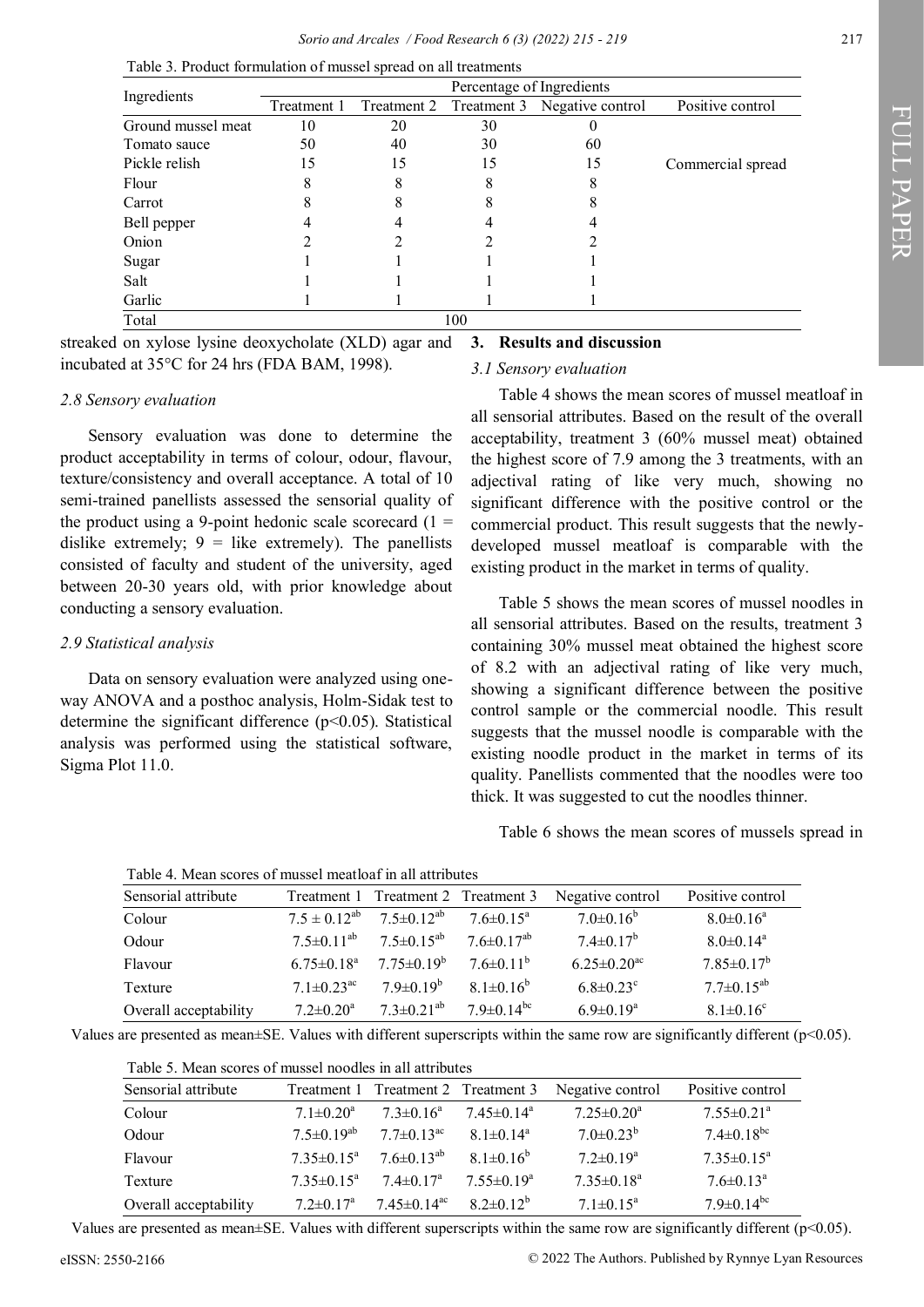| Sensorial attribute   |                              | Treatment 1 Treatment 2 Treatment 3                                               | Negative control              | Positive control             |
|-----------------------|------------------------------|-----------------------------------------------------------------------------------|-------------------------------|------------------------------|
| Colour                |                              | 7.55±0.19 <sup>a</sup> 7.35±0.15 <sup>ac</sup> 6.45±0.21 <sup>b</sup>             | $6.75 \pm 0.16$ <sup>bc</sup> | $7.75 \pm 0.23$ <sup>a</sup> |
| Odour                 |                              | $6.75 \pm 0.28^{ab}$ $7.5 \pm 0.17^{ac}$ $7.55 \pm 0.24^{ac}$                     | $6.35 \pm 0.21^b$             | $7.75 \pm 0.18$ <sup>c</sup> |
| Flavour               |                              | $7.2 \pm 0.25^{\text{ac}}$ $7.55 \pm 0.19^{\text{a}}$ $7.35 \pm 0.15^{\text{ab}}$ | $6.5 \pm 0.27$ °              | $7.8 \pm 0.21$ <sup>a</sup>  |
| Texture               | $7.2 \pm 0.23^{ab}$          | $7.65 \pm 0.21^{\text{a}}$ $7.75 \pm 0.18^{\text{a}}$                             | $6.7 \pm 0.25^{\rm b}$        | $7.55 \pm 0.19^a$            |
| Overall acceptability | $6.95 \pm 0.20$ <sup>a</sup> | $7.9 \pm 0.19^{bc}$ 6.85 $\pm 0.23^{a}$                                           | $6.25 \pm 0.29$ <sup>a</sup>  | $8.15 \pm 0.21$ <sup>c</sup> |

| Table 6. Mean scores of mussel spread in all attributes |  |
|---------------------------------------------------------|--|
|                                                         |  |

Values are presented as mean±SE. Values with different superscripts within the same row are significantly different ( $p<0.05$ ).

all sensorial attributes. Treatment 2 containing 20% mussel meat obtained the highest score of 7.9 with an adjectival rating of like very much, showing no significant difference between the positive control sample or the commercial spread. This result suggests that the mussel spread can also be introduced into the market in terms of its quality. Some notable comments of the panellists include the texture of the product. Samples with mussel content have a coarse and granular texture. It was suggested that the adductor muscle of the mussel should not be incorporated, or should be ground thoroughly, as it has a gummy texture that is hard to chew.

# *3.2 Microbial analysis*

Table 7 reveals the microbial quality of the mussel products as compared with the standard microbial count prescribed by the Food and Drug Administration (2013). Only the most acceptable products were subjected to microbial analysis (Figures 1 to 3). As shown, the microbial count of the samples was lower than the standard limit or has complied with the requirements. It is, therefore, safe to conclude that the product is fit for human consumption.

Table 7. Microbiological quality of mussel meatloaf, noodles and spread

| Sample              | Total plate count   | Standard microbial                                      |  |
|---------------------|---------------------|---------------------------------------------------------|--|
| 1. Mussel meat loaf |                     | $1 \times 10^5$                                         |  |
| (Treatment 3)       | $2.2 \times 10^{3}$ | (Luncheon meat and<br>packaged meat)<br>$1 \times 10^5$ |  |
| 2. Mussel noodles   |                     |                                                         |  |
| (Treatment 3)       | $1.3 \times 10^{3}$ | (Pasta products and<br>uncooked noodles)                |  |
| 3. Mussel spread    |                     |                                                         |  |
| (Treatment 2)       |                     | (Thermally processed<br>products)                       |  |



Figure 1. Mussel meatloaf



Figure 2. Mussel noodles



Figure 3. Mussel spread

# **4. Conclusion**

This study revealed that green mussels can be processed into meatloaf, noodles, and spread that are comparable to the existing commercial product in the market in terms of their acceptability. Treatment 3 containing 60% mussel meat is the most acceptable product formulation for meatloaf, treatment 3 with 30% mussel meat for noodles, and treatment 2 with 20% mussel meat for spread. Also, based on the results of the microbial analysis, all samples are fit for human consumption based on the standards of microbial analysis. Further studies on the proximate composition, product shelf-life, and cost analysis are recommended.

# **Conflict of interest**

The authors declare no conflict of interest.

### **Acknowledgement**

This study was funded by the Center of Fisheries and Aquatic Resources Research and Development (CFARRD RD Proj. 020-07) of Samar State University. The authors would also like to extend their gratitude to the students who helped in the product formulation: Joan B. Mariano; Jackelyn Cabato; and Ariel Dela Cruz.